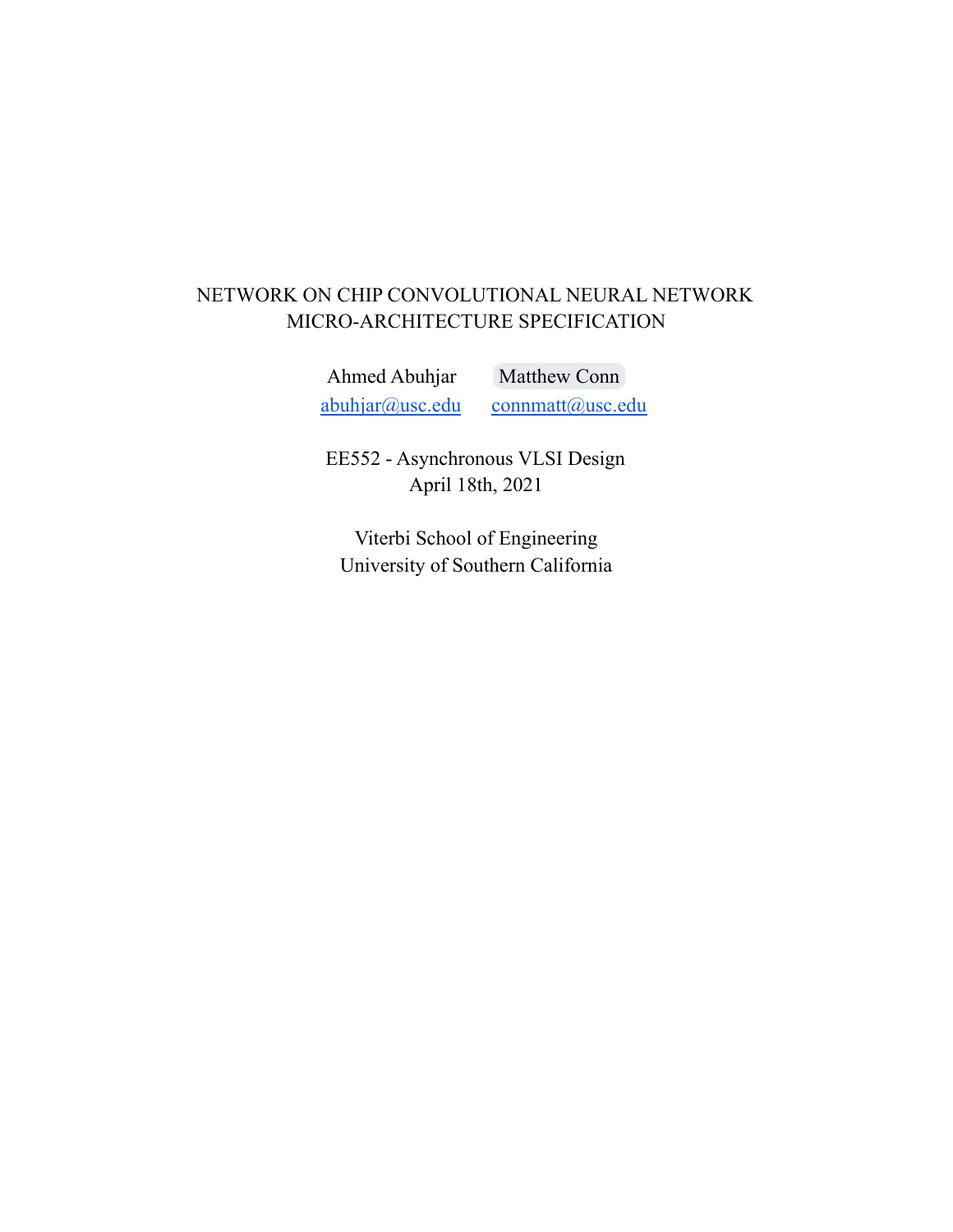# **Revision History**

| <b>Revision</b> | Date     | <b>Author(s)</b>             | <b>Description</b> |
|-----------------|----------|------------------------------|--------------------|
| 1.0             | 04/18/21 | Ahmed Abuhjar & Matthew Conn | Initial version    |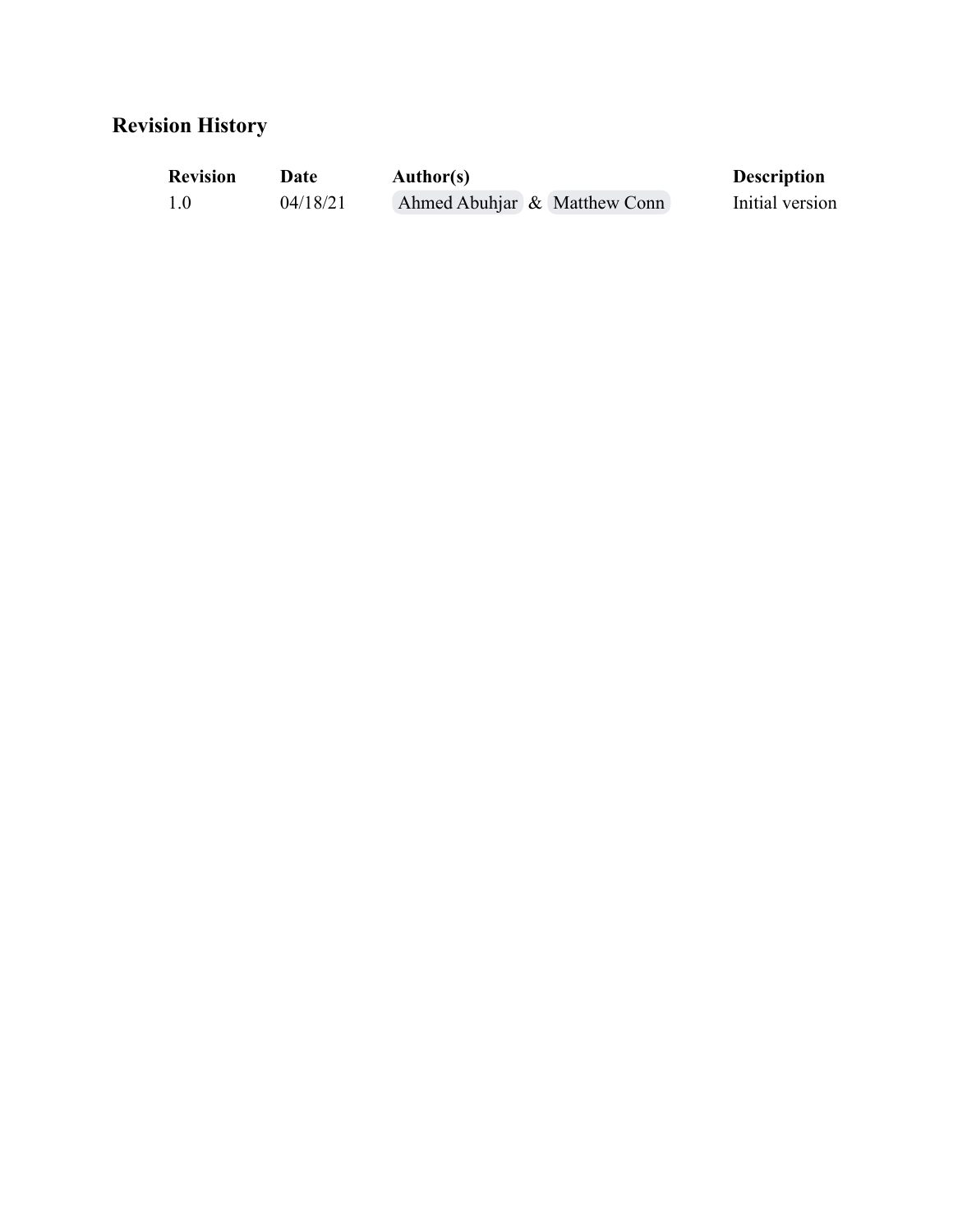# **Contents**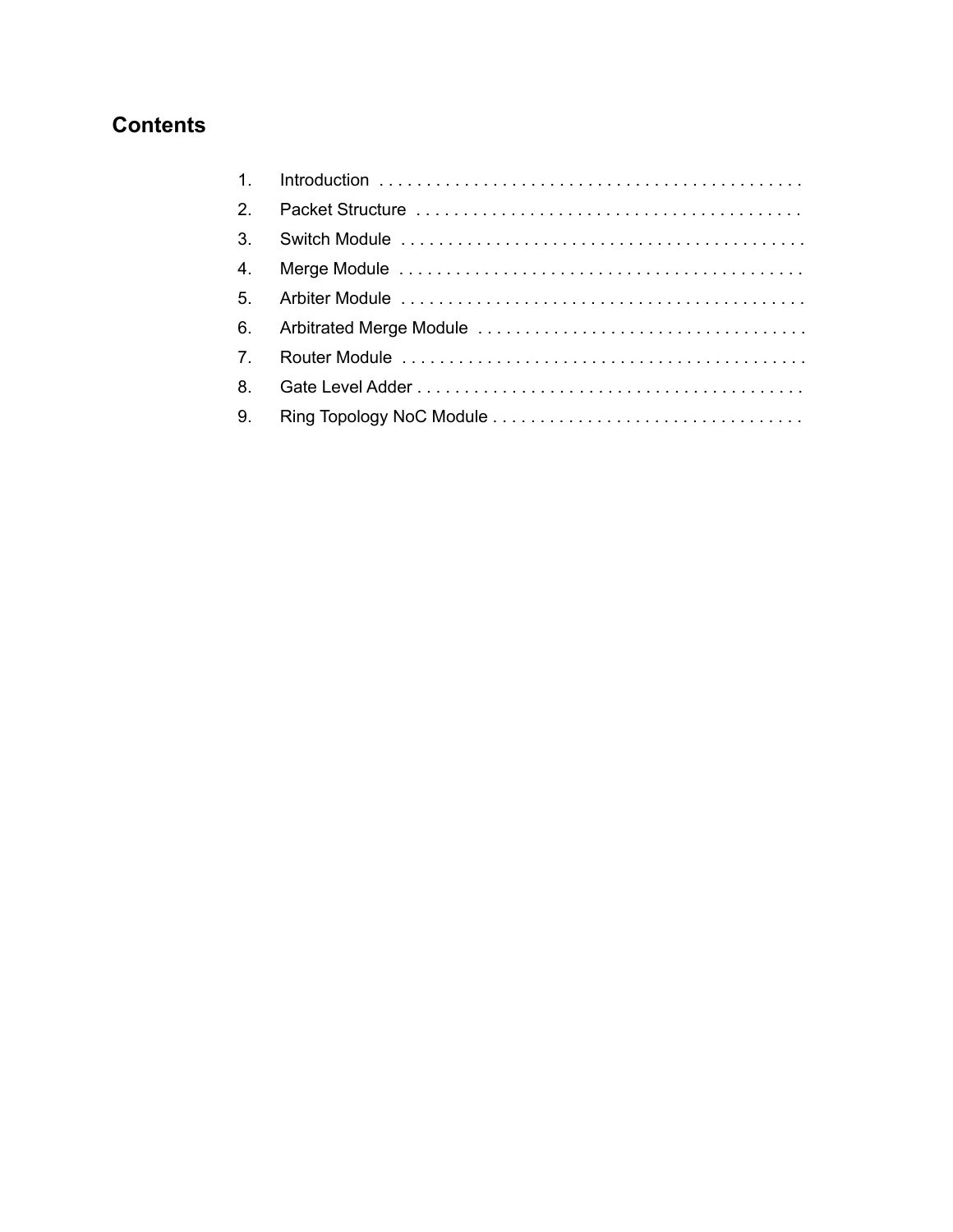# **1. Introduction**

This document describes the Microarchitecture of the core components and building blocks of the Network on Chip (NoC) and Convolutional Neural Network (CNN). Selected of the outputs of each sub-module are included in this report.

The Machine Learning Accelerator in this project is modeled in an asynchronous design style using System-Verilog. The protocol used for communication is a bundled-data protocol, with 4-phase handshaking. The design is composed of an array of Processing Elements (PEs), a NoC, and other Arithmetic/Storage units. Each component will have its own test bench provided for simulation and verification. Some of the enhancements implemented in this project are to improve the latency. This includes an increase in the local storage of the processing elements to accommodate an entire row of pixels. A row-stationary design is also adopted in this project, which will benefit from local PE-PE links.

This document covers the following topics:

- High-level architecture of some of core components
- Description of the functionality for each component
- Gate level module $(s)$
- Output files, transcripts and waveforms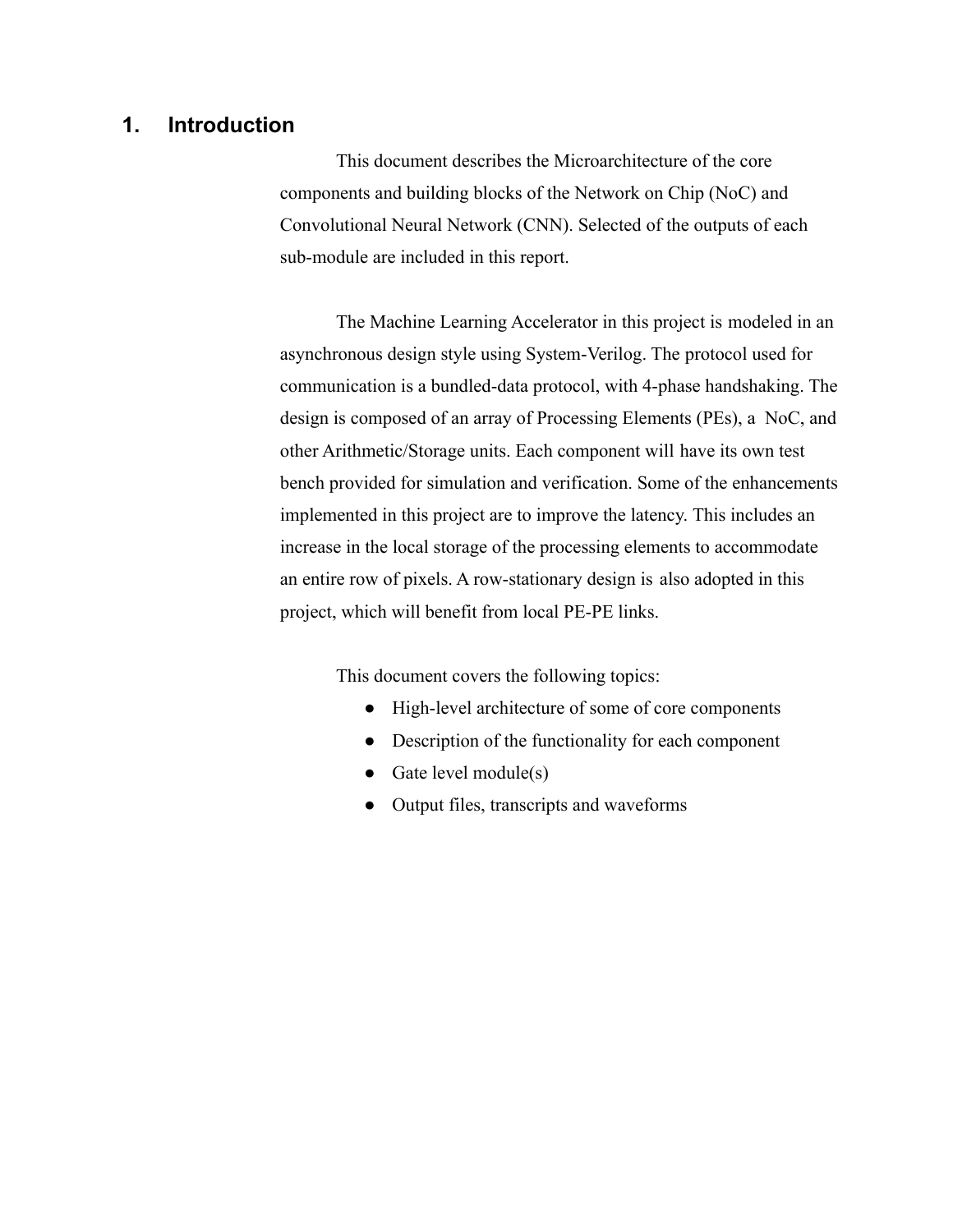# **2. Packet Structure**

### DESCRIPTION:

Each packet to be routed through the network on chip is of fixed length of 47 bits. Given such a small packet size, the network can transmit the entire packet from one node to another without breaking it into multiple flits. The packet format is as described in the figure below.



# PACKET FORMAT:

- $\geq$  [46] ifm/filt: This bit indicates to which memory (filter or pixel) in the PE the data should be loaded.
	- The packetizer of the sending memory will decide depending on the received data! (controlled merge).
	- The depacketizer of the receiving PE will decide depending on this bit field.
	- The packetizer of the sending PE will decide depending on the received data! (controlled merge)
- $\geq$  [45:43] Destination Address: 3 bit address of a node to which data should be sent.
- $>$  [42:40] Source Address: 3 bit address of a node from which data is sent
- $\triangleright$  [39:0] Data:
	- 40-bit data sent from Mem to PE/ PE to Adder/ Adder to Mem.
	- 24-bit filter sent from PE to another PE.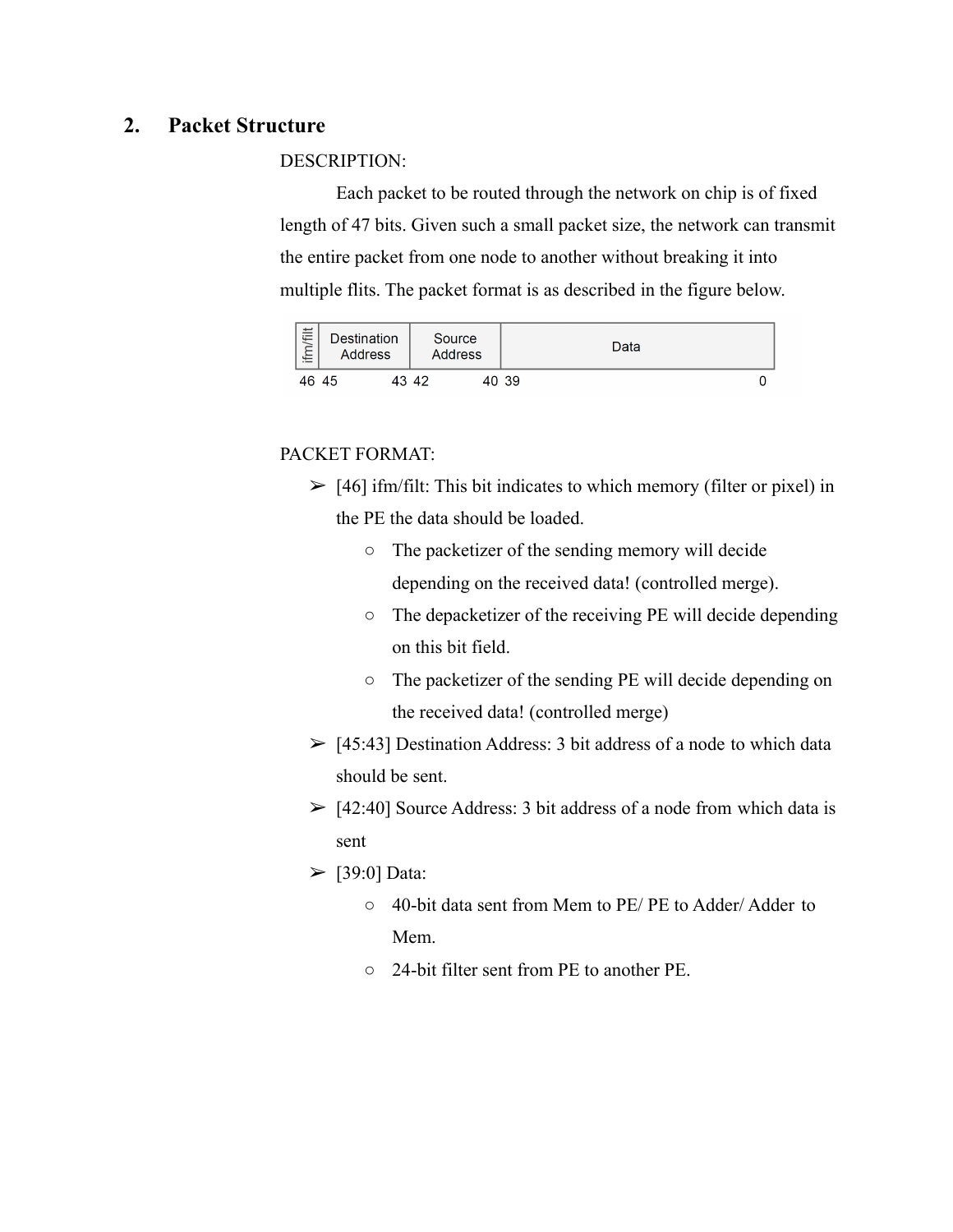# **3. Switch Module**

### DESCRIPTION:

Each router will have three parametrized switches. Each switch will be interfacing with one input channel of a 2-way 3-input router. Depending on whether the input channel is a parent or a child, the switches will have two different routing processes. The received packet will be routed to the appropriate output channel using the mask of the router and the destination address. The two routing processes of the switch are summarized below:

- $\triangleright$  Switch with a parent input channel (1 per router):
	- If the first unmasked bit of destination address is 0, forward packet to child-1 output channel.
	- If the first unmasked bit of destination address is 1, forward the packet to child-2 output channel.
- $\triangleright$  Switch with a child input channel (2 per router):
	- $\circ$  If destination address = router address, send forward data to the parent output channel.
	- Otherwise, forward sata to the other child output channel.

### OUTPUT DUMP FILE:

**(1)** Packet with destination 011 sent on parent input (mask=000 address=000) and received by child 1. received : 10111001111111111111111111111111111111111111111 **(2)** Packet with destination 011 sent on parent input (mask=110 address=100) and received by child 2. received : 10111001111111111111111111111111111111111111111 **(3)** Packet with destination 011 sent on child input (mask=110 address=100) and received by other child. received : 10111001111111111111111111111111111111111111111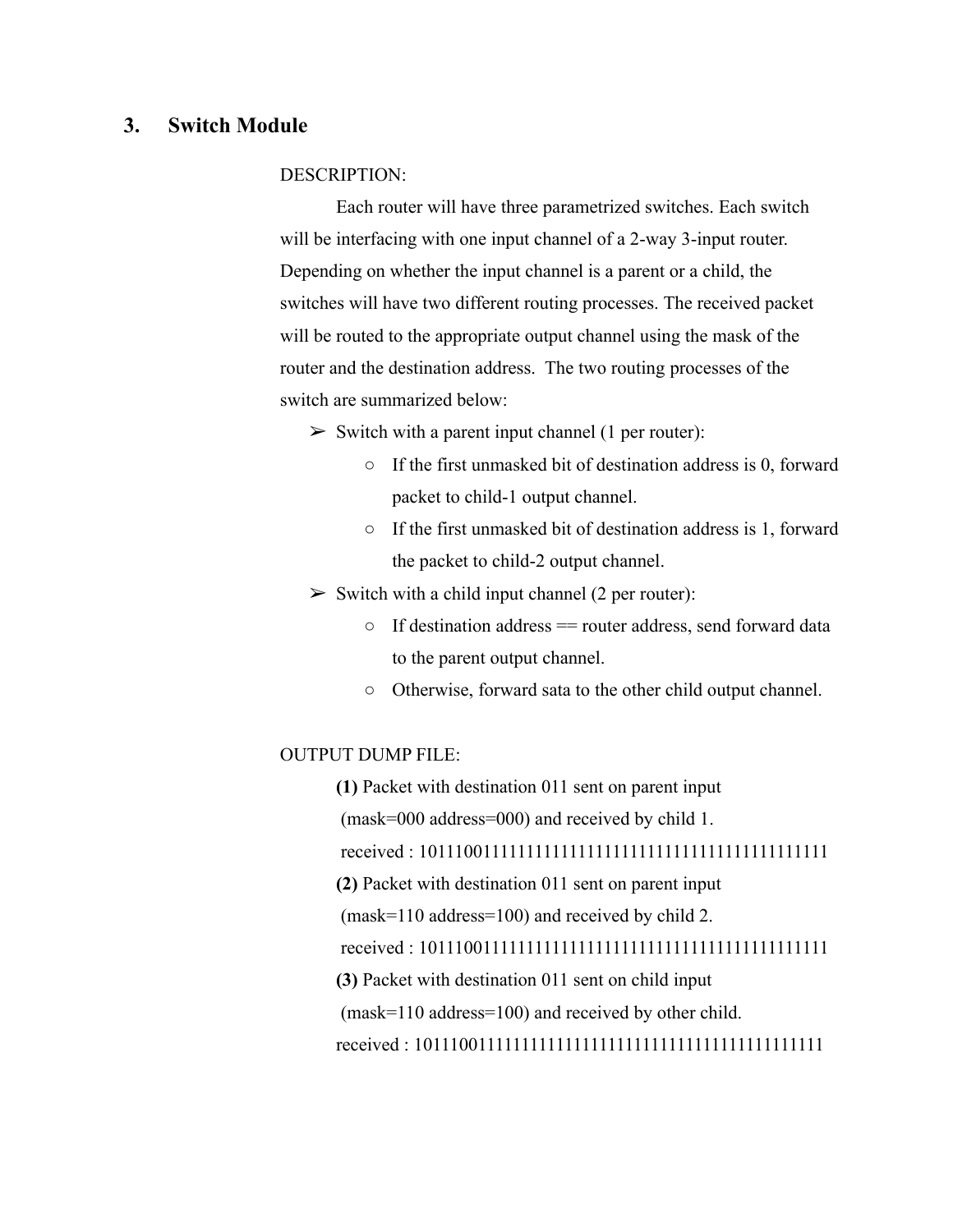# **4. Merge Module**

# DESCRIPTION:

Each router will have three merge modules. Each merge will be interfacing with one output channel of a 2-way 3-input router. It will first receive a select signal from the arbiter, which will then determine which input channel should be forwarded to the output channel of the merge.

# OUTPUT DUMP FILE:

| $Select = 0 : A Selected$                     |
|-----------------------------------------------|
| $Select = 1 : B Selected$                     |
| $A = 36$ , $B = 1$ , Select = 1, Output = 1   |
| $A = 35$ , $B = 13$ , Select = 1, Output = 13 |
| $A = 37$ , $B = 18$ , Select = 1, Output = 18 |
| $A = 13$ , $B = 54$ , Select = 1, Output = 54 |
| $A = 45$ , $B = 12$ , Select = 1, Output = 12 |
| $A = 6, B = 5, Select = 0, Output = 6$        |
| $A = 37$ , $B = 55$ , Select = 0, Output = 37 |
| $A = 15$ , $B = 50$ , Select = 0, Output = 15 |
| $A = 40$ , $B = 5$ , Select = 0, Output = 40  |
| $A = 61$ , $B = 45$ , Select = 1, Output = 45 |
| $A = 35$ , $B = 10$ , Select = 0, Output = 35 |
| $A = 32$ , $B = 42$ , Select = 1, Output = 42 |
| $A = 22$ , $B = 19$ , Select = 1, Output = 19 |
| $A = 19$ , $B = 43$ , Select = 1, Output = 43 |
| $A = 2$ , $B = 46$ , Select = 1, Output = 46  |
| $A = 15$ , $B = 35$ , Select = 0, Output = 15 |
| $A = 10$ , $B = 60$ , Select = 0, Output = 10 |
| $A = 10$ , $B = 1$ , Select = 0, Output = 10  |
| $A = 56$ , $B = 9$ , Select = 1, Output = 9   |
| $A = 54$ , $B = 6$ , Select = 0, Output = 54  |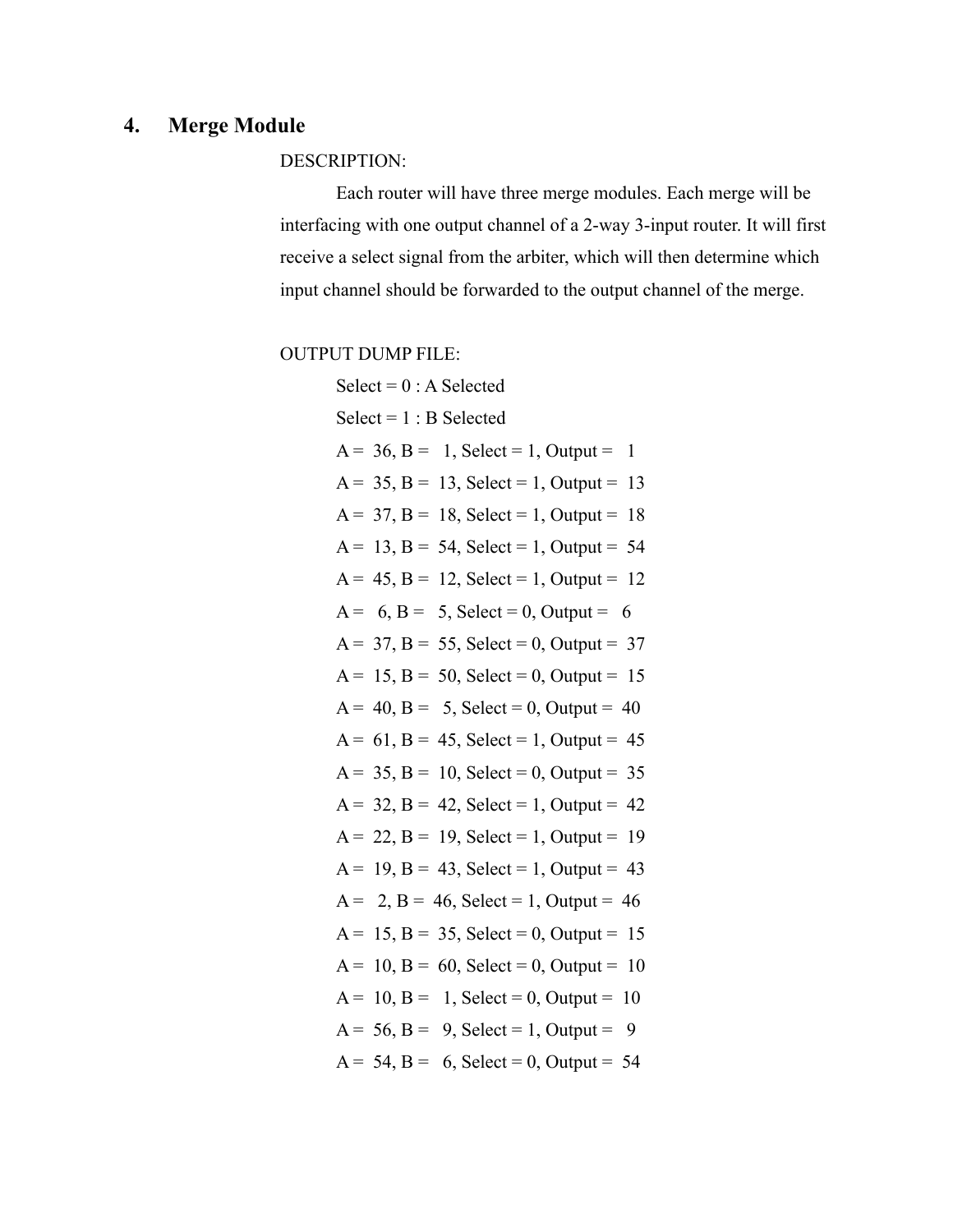### **5. Arbiter Module**

DESCRIPTION:

The arbiter module will be granting access to one of the two input channels requesting access to one of the merges. If two channels are requesting access at the same time, the arbiter will randomly select the winner, and output the Select signal to be received by the merge.

OUTPUT DUMP FILE:

 $\text{sel} = 0$ : Req\_1 gets access  $\text{sel} = 1$ : Req 2 gets access TEST Req\_1 ONLY Req  $1$  gets access: sel = 0 TEST Req\_2 ONLY Req 2 gets access:  $\text{sel} = 1$ TEST BOTH Req\_1 & Req\_2 Req 1 gets access:  $\text{sel} = 0$ Req 1 gets access:  $\text{sel} = 0$ Req 1 gets access: sel =  $0$ Req 1 gets access:  $\text{sel} = 0$ Req 1 gets access:  $\text{sel} = 0$ Req 1 gets access:  $\text{sel} = 0$ Req 1 gets access:  $\text{sel} = 0$ Req 1 gets access: sel =  $0$ Req  $2$  gets access: sel = 1 Req 1 gets access:  $\text{sel} = 0$ Req 1 gets access:  $\text{sel} = 0$ Req 1 gets access: sel = 0 Req 2 gets access: sel = 1 Req 1 gets access:  $\text{sel} = 0$ Req 2 gets access:  $\text{sel} = 1$ Req 1 gets access:  $\text{sel} = 0$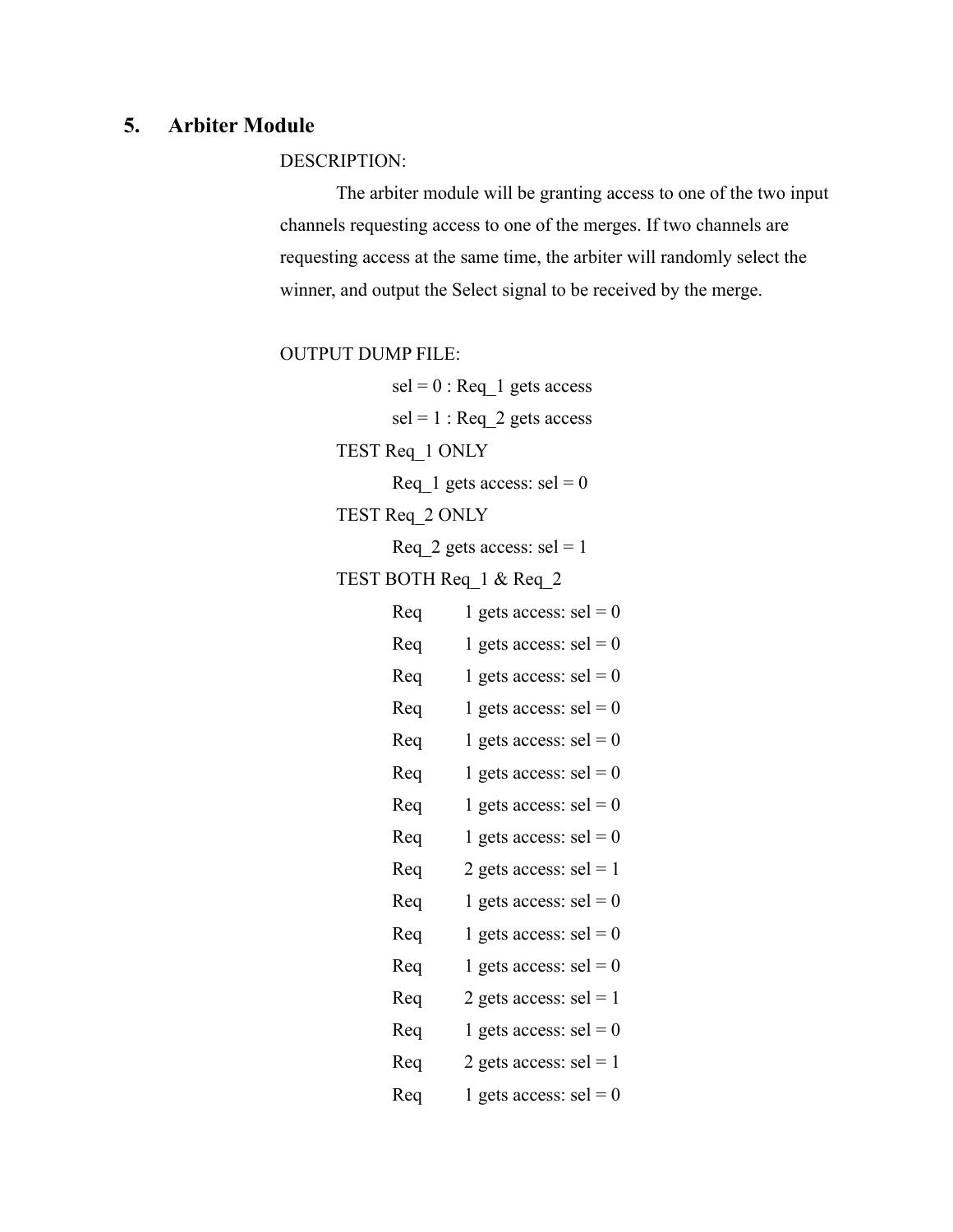### **6. Arbitrated Merge Module**

#### DESCRIPTION:

The arbitrated merge module will be composed of the arbiter and the merge modules. Its functionality will be an amalgam of both functionalities of the arbiter and the merge. This is in contrast to a fair merge or other type which would guarantee all input channels have an opportunity to use the router. During the final phase of the project, we will determine whether a fair merge is necessary to prevent deadlock.

OUTPUT DUMP FILE:

SELECT A- INPUT CHANNEL

```
A = 36, B = 1, Output = 36
```
SELECT B- INPUT CHANNEL

 $A = 9, B = 35, Output = 35$ 

SELECT RANDOM INPUT CHANNEL

 $A = 13$ ,  $B = 13$ , First Output = 13, Second Output = 13  $A = 37$ ,  $B = 18$ , First Output = 37, Second Output = 18  $A = 1$ ,  $B = 13$ , First Output = 1, Second Output = 13  $A = 54$ ,  $B = 61$ , First Output = 54, Second Output = 61  $A = 45$ ,  $B = 12$ , First Output = 45, Second Output = 12  $A = 57$ ,  $B = 6$ , First Output = 57, Second Output = 6  $A = 5$ ,  $B = 42$ , First Output = 5, Second Output = 42  $A = 37$ ,  $B = 55$ , First Output = 37, Second Output = 55  $A = 18$ ,  $B = 15$ , First Output = 15, Second Output = 18  $A = 50$ ,  $B = 14$ , First Output = 50, Second Output = 14  $A = 40$ ,  $B = 5$ , First Output = 40, Second Output = 5  $A = 28$ ,  $B = 61$ , First Output = 28, Second Output = 61  $A = 45$ ,  $B = 37$ , First Output = 37, Second Output = 45  $A = 35$ ,  $B = 10$ , First Output = 35, Second Output = 10  $A = 0$ ,  $B = 32$ , First Output = 32, Second Output = 0  $A = 42$ ,  $B = 29$ , First Output = 42, Second Output = 29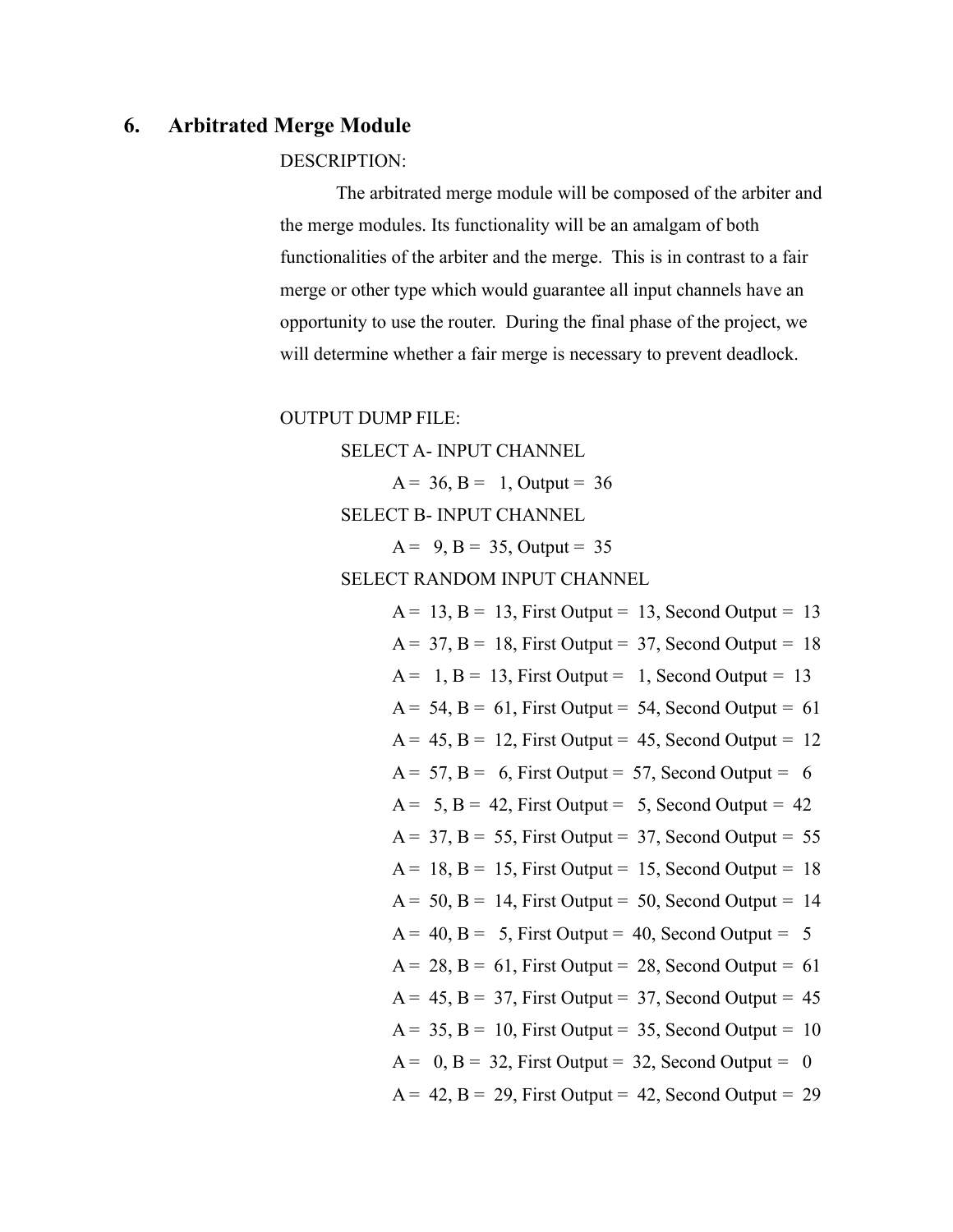### **7. Router Module**

DESCRIPTION:

The router module is composed of three switch modules and three arbitrated merges. Given the routing paradigm described in the Switch Module section, and the arbitration logic described in the Arbiter Module section, a representation of the internal components of the 2-way 3-input router can be determined as described in the figure below. The router's overall latency is:  $FL = 2$ ,  $BL = 1$ .



OUTPUT DUMP FILE:

PACKET FROM CHILD-1 TO PARENT mask = 110, address = 100, dest  $\text{addr} = 100$ Successful Packet From C1 to P PACKET FROM CHILD-2 TO PARENT mask = 110, address = 100, dest  $\text{addr} = 100$ Successful Packet From C2 to P PACKET FROM CHILD-1 TO CHILD-2 mask = 110, address = 100, dest  $\text{addr} = 001$ Successful Packet From C1 to C2 PACKET FROM CHILD-2 TO CHILD-1 mask = 110, address = 100, dest  $\text{addr} = 010$ Successful Packet From C2 to C1 PACKET FROM PARENT TO CHILD-2 mask = 110, address = 100, dest  $\text{addr} = 001$ Successful Packet From P to C2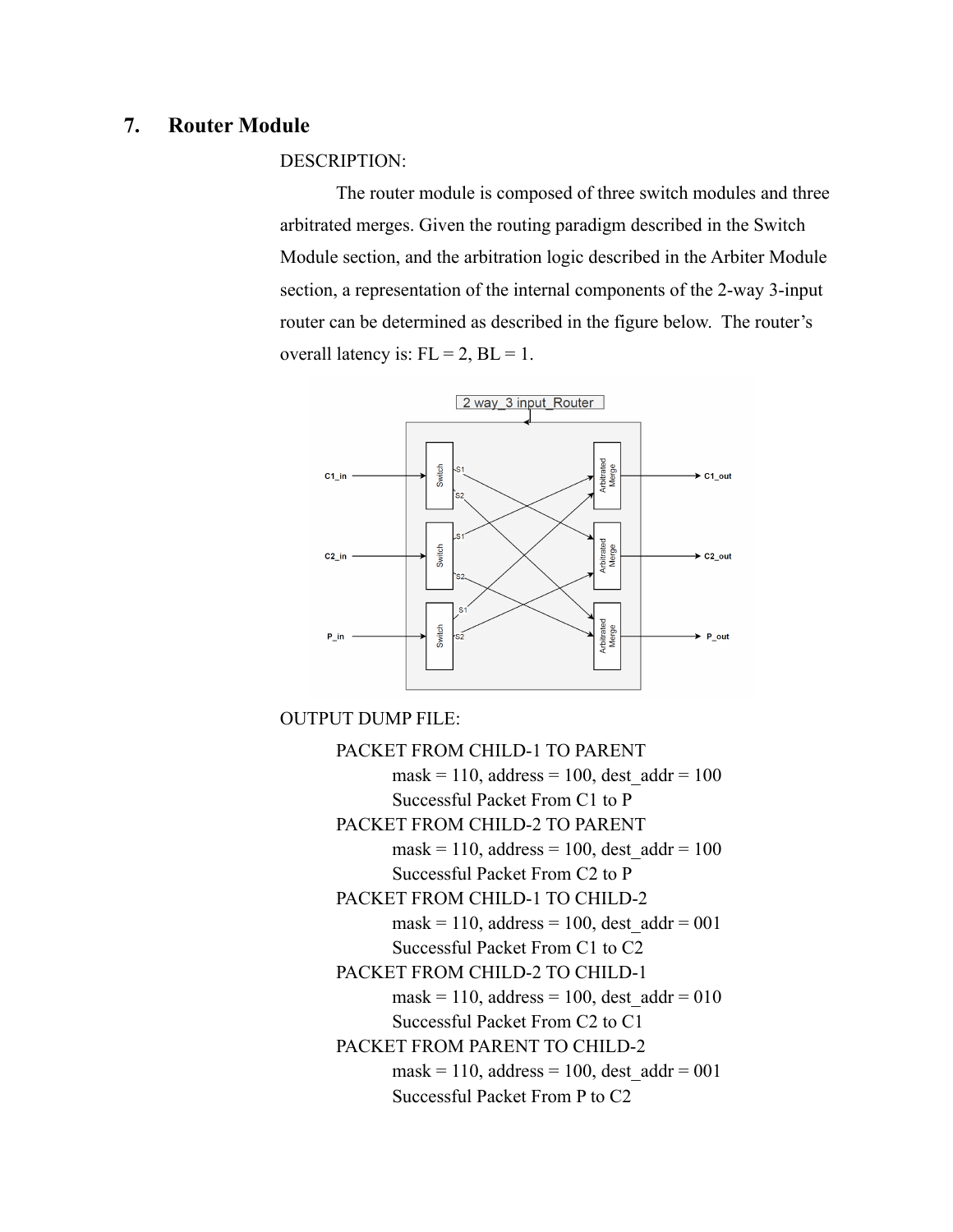### **8. Gate Level**

#### DESCRIPTION:

A transistor/gate level implementation of the adder is provided. The adder is built using a bundled data micropipeline design, featuring a control block and delay line. The delay line is implemented using simple #<delay period> statements in Verilog, which is akin to a simple inverter-based design. A more complex design would use some NAND gates to speed up the reset time. The control block generates a clock signal to feed two flip flops (DFFs), which hold data waiting to be processed. On each positive clock edge, the flip flops pass new data to the combinational (addition) block, and the outputs are stable until the next rising clock edge. The delay line ensures that the R\_ACK signal (going to the receiver block) does not arrive until after the sum output has finished calculating. The gate level implementation also features a reset control, which connects directly to the control block and DFFs.



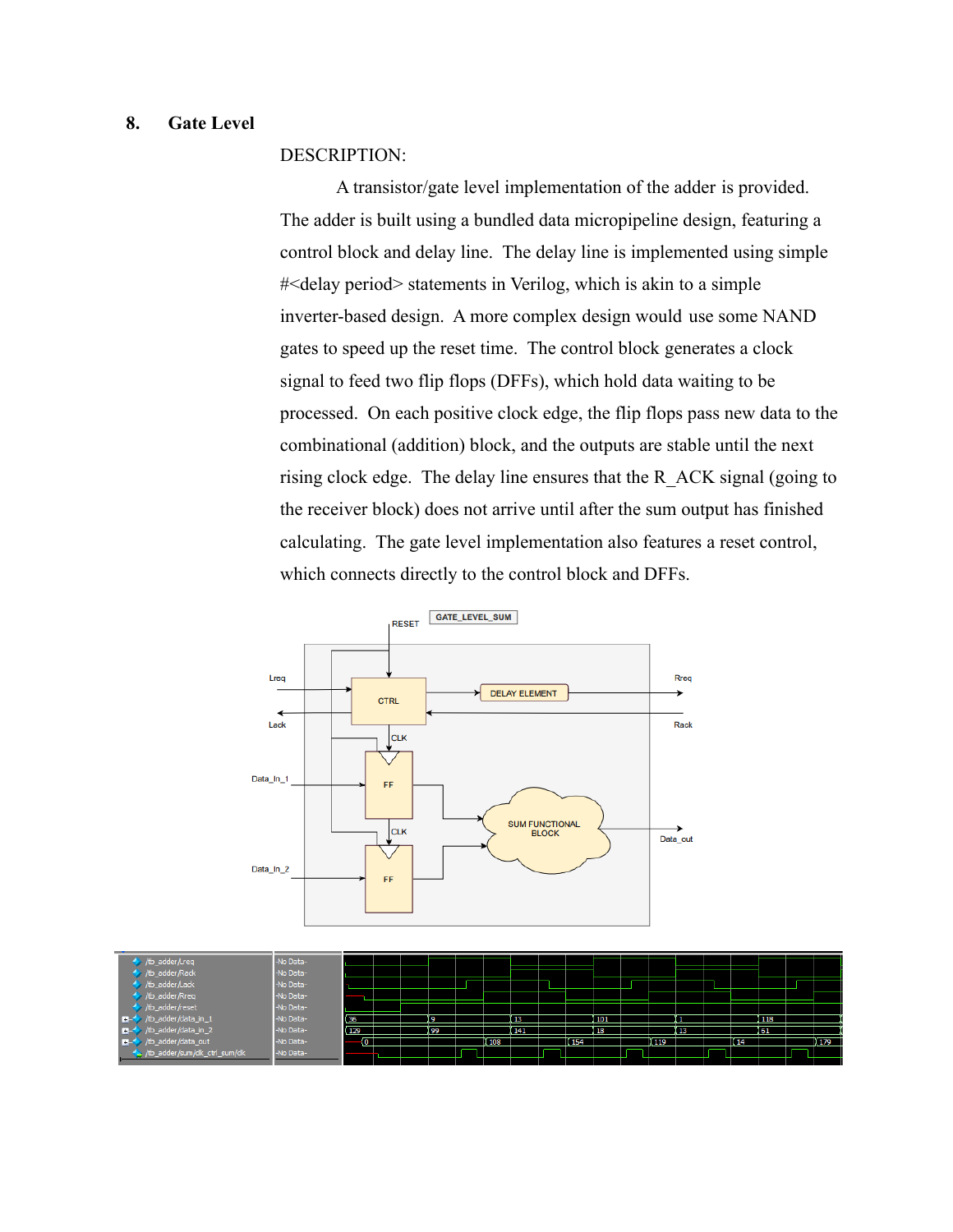DESCRIPTION:

The NoC module is a top-level module, and it is composed of five routers and interfacing channels that form a Ring topology as described in figure below. Each router will have a different mask and address associated with it. Each router in the network will have three input channels and three output channels. The packet injected into the network will be routed either clockwise or counterclockwise depending on the shortest path to its destination.



OUTPUT TRANSCRIPT:

Two different tests for the NoC are illustrated below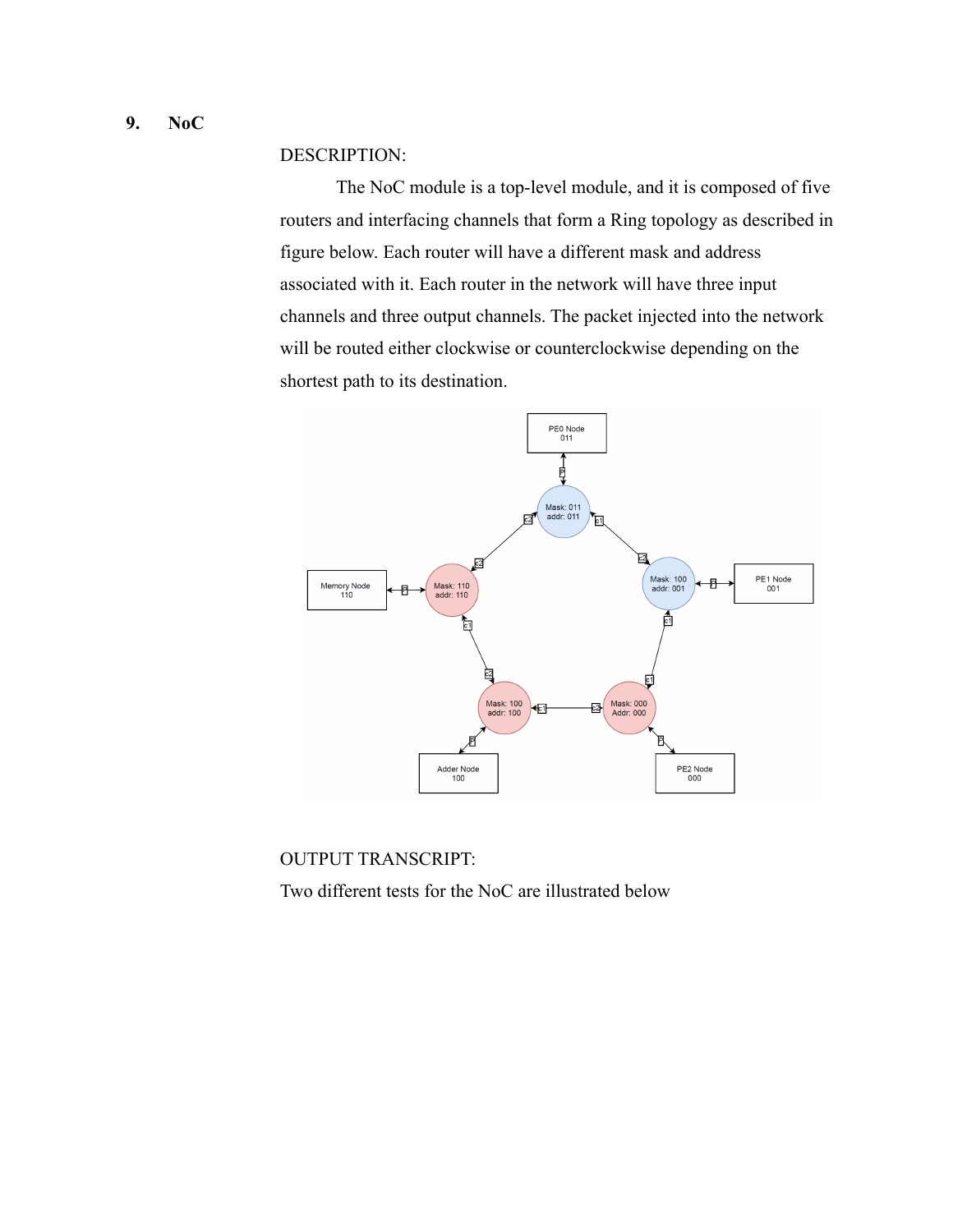**Test #97:** The packet is injected from PE1 node and its destination is the Adder node. The NoC will then choose the shortest path to route the packet as depicted in the diagram below.



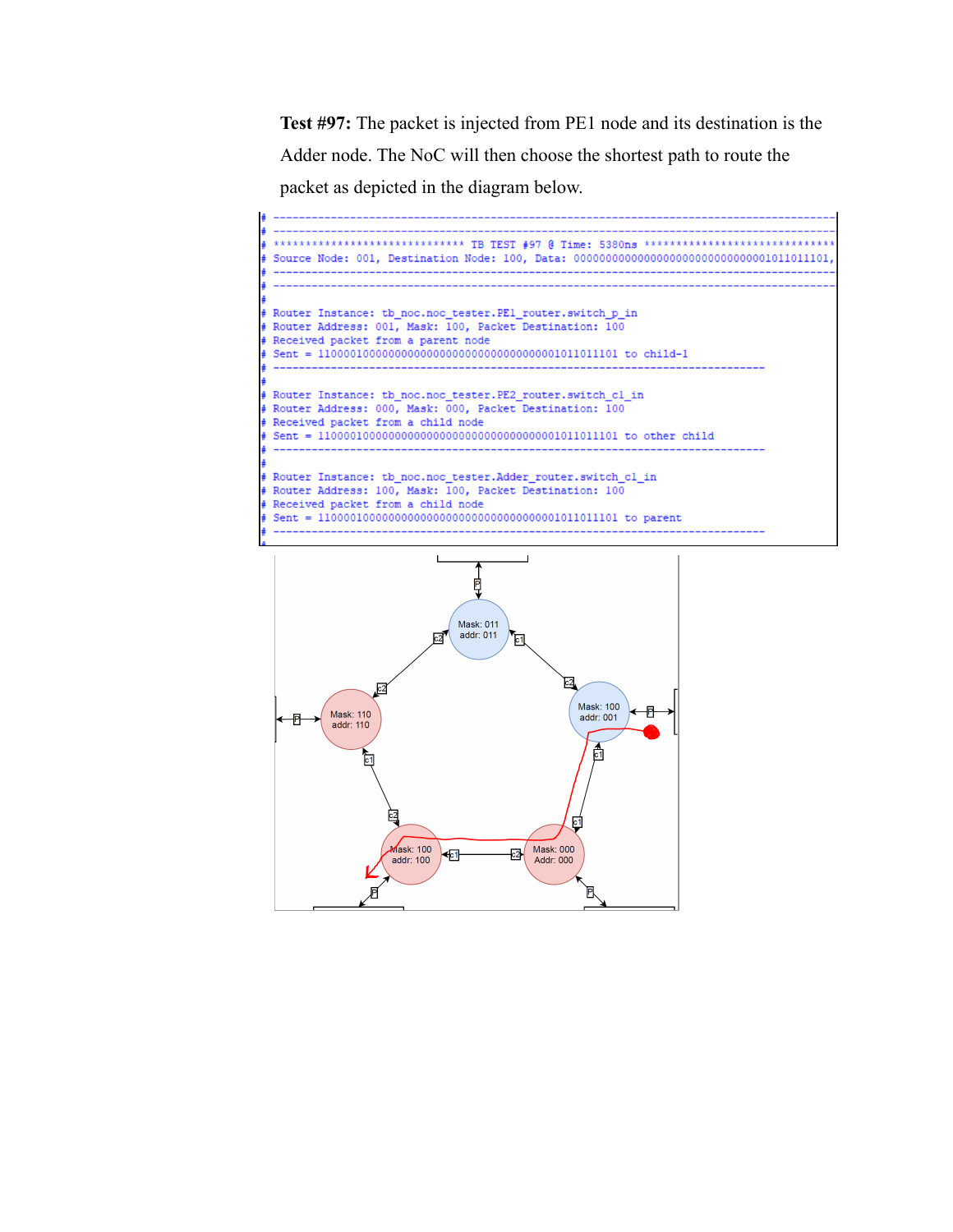**Test #99:** The packet is injected from MEM node and its destination is the PE1 node. The NoC will then choose the shortest path to route the packet as depicted in the diagram below.